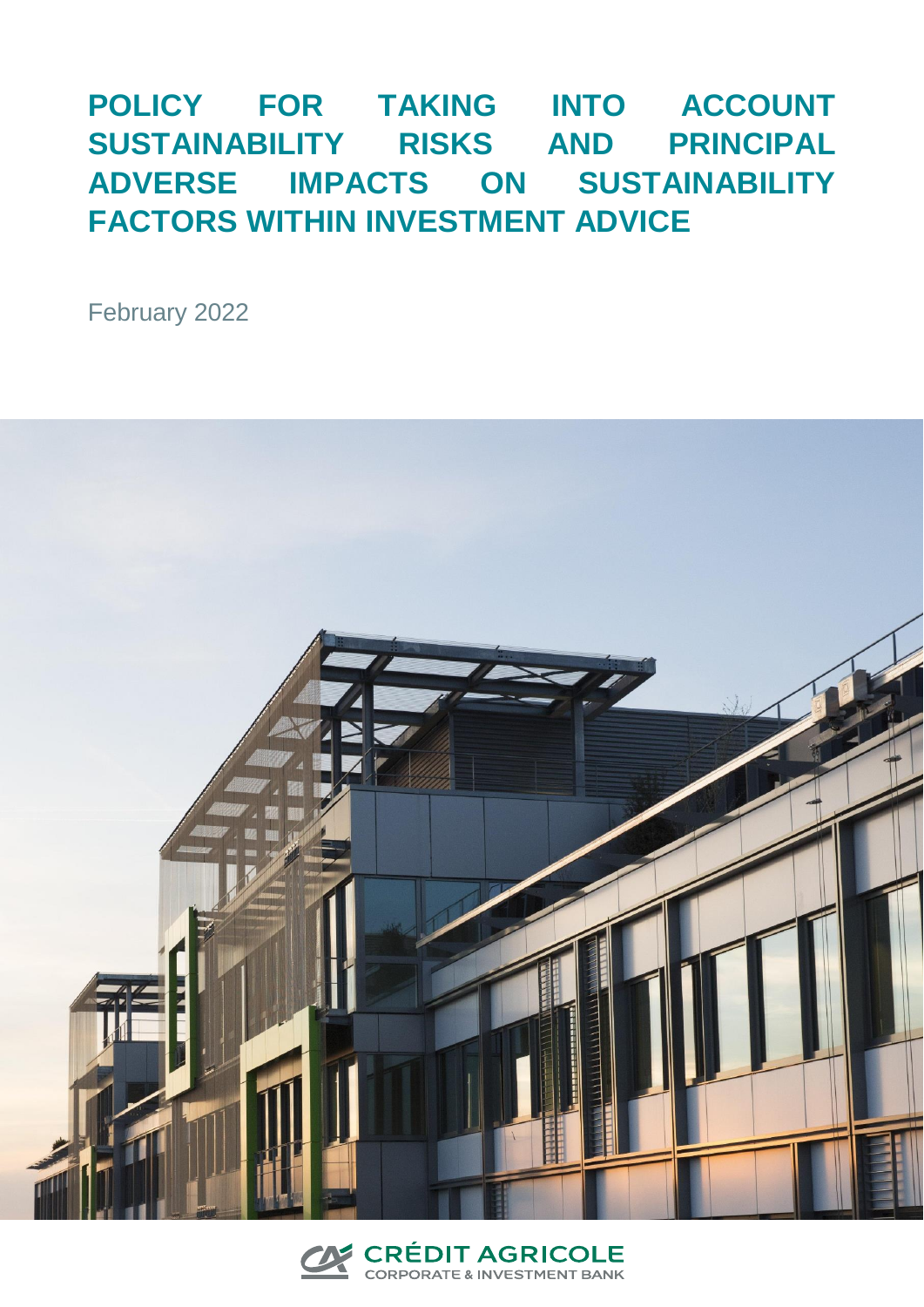## **SUSTAINABILITY RISKS WITHIN INVESTMENT ADVICE**

Article 3(2) of Regulation (EU) 2019/2088/EU, the "Sustainable Financial Disclosure Regulation" (SFDR), requires financial advisers to publish on their websites information about their policies on the integration of sustainability risks in their investment advice. A sustainability risk, as defined by SFDR, is an environmental, social or governance event or condition that, if it occurs, could cause an actual or a potential material negative impact on the value of the investment.

At a global level, Crédit Agricole CIB's [CSR Policy,](https://www.ca-cib.com/sites/default/files/2021-12/CSR%20policy%202021.pdf) updated in December 2021, describes its social, societal and environmental approach, which is fully part of the Crédit Agricole S.A. Group's "2022 Ambitions" project, as well as the evaluation and management system for environmental and social risks.

Regarding SFDR financial products<sup>1</sup>, Crédit Agricole CIB is extending its investment advisory activities to funds. Their sustainability risks are detailed by manufacturers in product-level documentation, which is communicated by Crédit Agricole CIB to its clients.

## Integration of sustainability risks into the remuneration policy

This sub-section contributes to meeting the regulatory requirements set out in Article 5 of SFDR.

In line with Crédit Agricole S.A. SFDR disclosures<sup>2</sup>, Crédit Agricole CIB's remuneration policy does not promote excessive sustainability risk-taking within its investment advisory activities and is linked to risk-adjusted performance.

Thus, in accordance with the conflict of interest management policy, Crédit Agricole CIB's remuneration policy does not favor any advice on financial products that would be detrimental to the protection and primacy of the interests of clients.

<sup>2</sup> Crédit Agricole SA - [Politique relative à l'intégration des risques en matière de durabilité dans l'activité de conseil en](https://www.credit-agricole.com/pdfPreview/187617#:~:text=Le%20Cr%C3%A9dit%20Agricole%20a%20initi%C3%A9,positif%20sur%20la%20performance%20financi%C3%A8re.)  investissement [et en assurance.](https://www.credit-agricole.com/pdfPreview/187617#:~:text=Le%20Cr%C3%A9dit%20Agricole%20a%20initi%C3%A9,positif%20sur%20la%20performance%20financi%C3%A8re.)



<sup>1</sup> <sup>1</sup> SFDR Art. 2(12) defines a « financial product » as (a) a portfolio managed in accordance with portfolio management defined in point (8) of Art. 4(1) of Directive 2014/65/EU; (b) an alternative investment fund (AIF); (c) an insurance-based investment product (IBIP); (d) a pension product; (e) a pension scheme; (f) a Undertaking for Collective Investment in Transferable Securities (UCITS); or (g) a PEPP Pan-European Personal Pension Product (PEPP).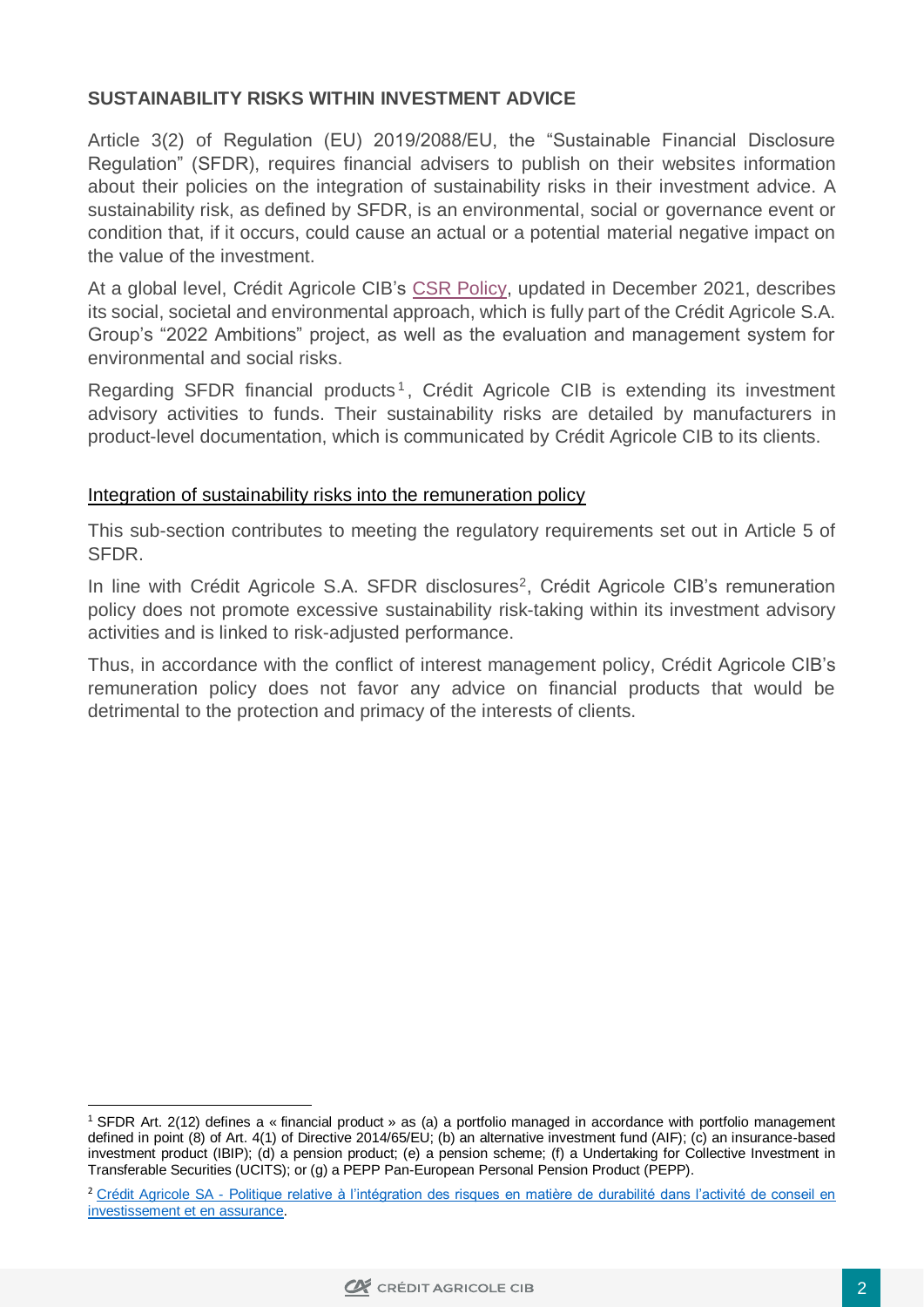## **ADVERSE IMPACTS ON SUSTAINABILITY FACTORS WITHIN INVESTMENT ADVICE**

Article 4(5) of SFDR requires financial advisers to publish disclosures on their website on the integration into their investment advisory of principal adverse impacts (PAI) on sustainability factors.

Adverse impacts refer to the negative effects investment advice on environmental, climate, social and governance factors.

The Crédit Agricole Group plans to integrate PAIs into business activities of the market participants of its main subsidiaries working in the investment sector. However, it does not intend at this stage to integrate PAIs into its investment advisory policy, owing to the lack of a sufficiently broad panel of comparable data and sufficiently precise and stabilised regulatory texts, a situation that currently prevents the integration of adverse impacts within the meaning of the SFDR.

As a financial adviser of SFDR products, Crédit Agricole CIB, in line with Crédit Agricole Group policy, does not intend to systematically integrate PAIs into investment advisory at this point, as manufacturers of SFDR products distributed do not yet provide PAIs indicators.

However, as stated above, Crédit Agricole CIB aims to fully adhere to the Crédit Agricole Group's "2022 Ambitions" project and grant full importance to the increasing integration of sustainability criteria into products provided to its clients.

In the long term, Crédit Agricole CIB will consider adjusting its investment advice processes to gradually integrate PAI indicators as SFDR product manufacturers will make the latter available in a more comprehensive and uniform manner.